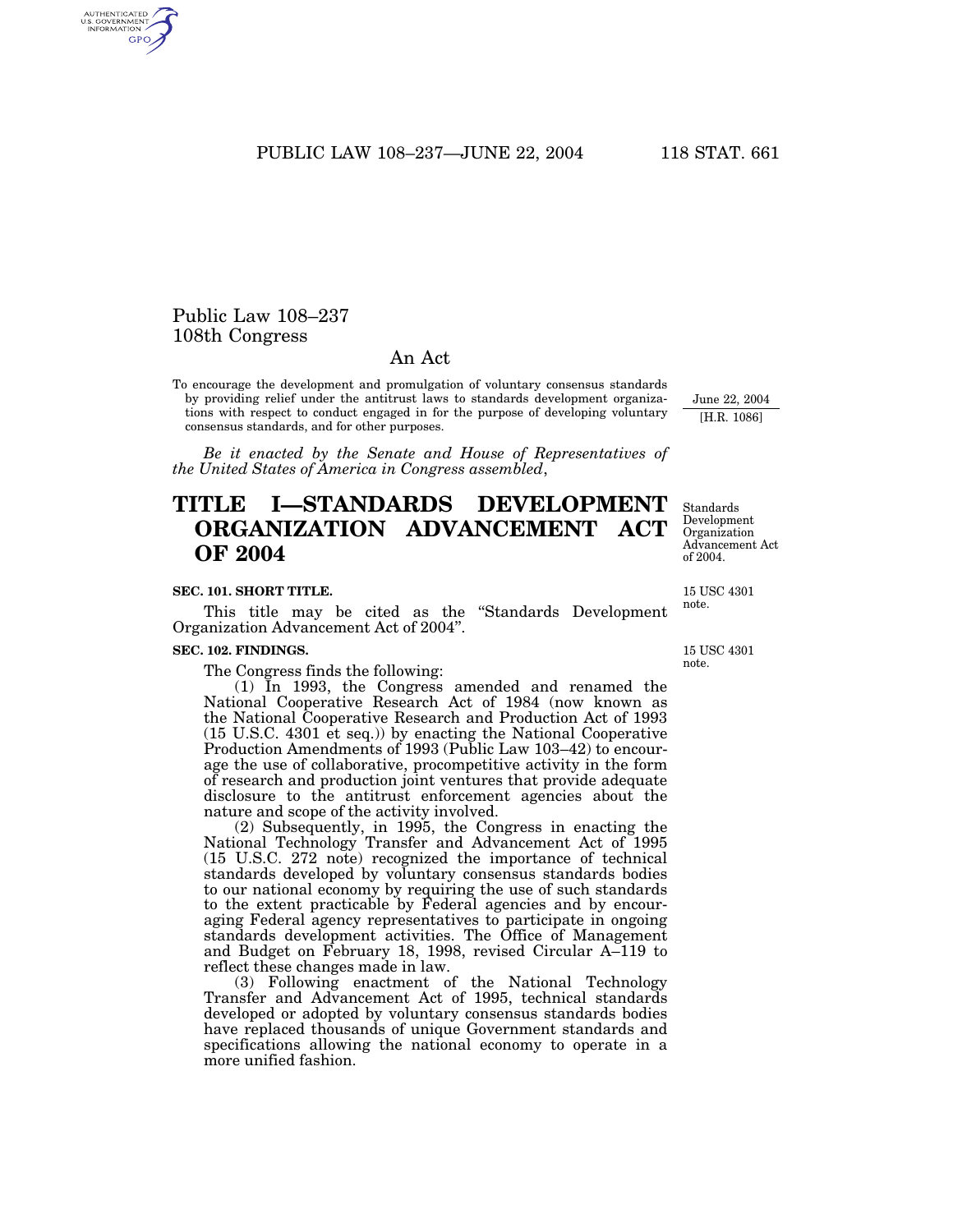(4) Having the same technical standards used by Federal agencies and by the private sector permits the Government to avoid the cost of developing duplicative Government standards and to more readily use products and components designed for the commercial marketplace, thereby enhancing quality and safety and reducing costs.

(5) Technical standards are written by hundreds of nonprofit voluntary consensus standards bodies in a nonexclusionary fashion, using thousands of volunteers from the private and public sectors, and are developed under the standards development principles set out in Circular Number A–119, as revised February 18, 1998, of the Office of Management and Budget, including principles that require openness, balance, transparency, consensus, and due process. Such principles provide for—

(A) notice to all parties known to be affected by the particular standards development activity,

(B) the opportunity to participate in standards development or modification,

(C) balancing interests so that standards development activities are not dominated by any single group of interested persons,

(D) readily available access to essential information regarding proposed and final standards,

(E) the requirement that substantial agreement be reached on all material points after the consideration of all views and objections, and

(F) the right to express a position, to have it considered, and to appeal an adverse decision.

(6) There are tens of thousands of voluntary consensus standards available for government use. Most of these standards are kept current through interim amendments and interpretations, issuance of addenda, and periodic reaffirmation, revision, or reissuance every 3 to 5 years.

(7) Standards developed by government entities generally are not subject to challenge under the antitrust laws.

(8) Private developers of the technical standards that are used as Government standards are often not similarly protected, leaving such developers vulnerable to being named as codefendants in lawsuits even though the likelihood of their being held liable is remote in most cases, and they generally have limited resources to defend themselves in such lawsuits.

(9) Standards development organizations do not stand to benefit from any antitrust violations that might occur in the voluntary consensus standards development process.

(10) As was the case with respect to research and production joint ventures before the passage of the National Cooperative Research and Production Act of 1993, if relief from the threat of liability under the antitrust laws is not granted to voluntary consensus standards bodies, both regarding the development of new standards and efforts to keep existing standards current, such bodies could be forced to cut back on standards development activities at great financial cost both to the Government and to the national economy.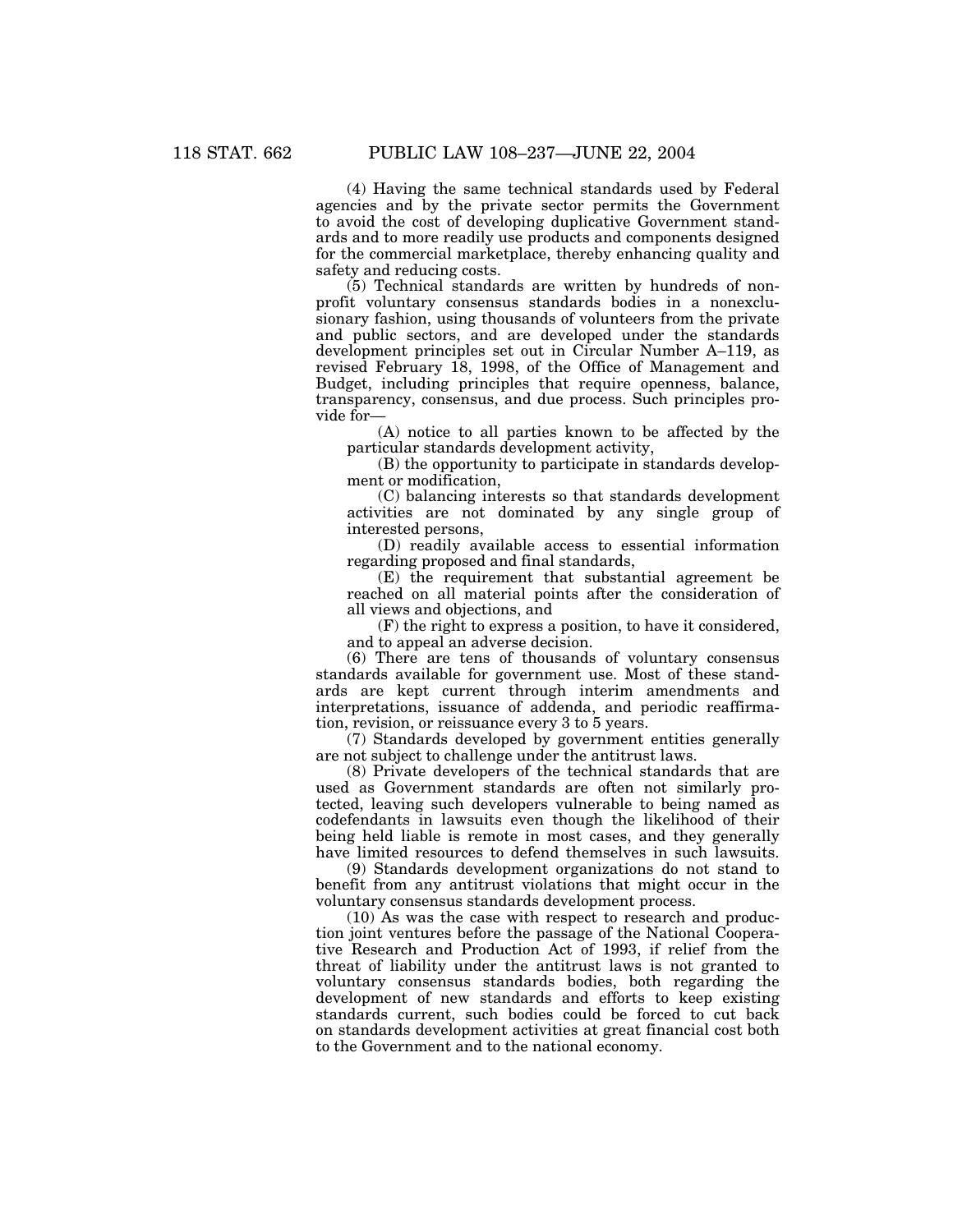### **SEC. 103. DEFINITIONS.**

Section 2 of the National Cooperative Research and Production Act of 1993 (15 U.S.C. 4301) is amended—

(1) in subsection (a) by adding at the end the following:

"(7) The term 'standards development activity' means any action taken by a standards development organization for the purpose of developing, promulgating, revising, amending, reissuing, interpreting, or otherwise maintaining a voluntary consensus standard, or using such standard in conformity assessment activities, including actions relating to the intellectual property policies of the standards development organization.

"(8) The term 'standards development organization' means a domestic or international organization that plans, develops, establishes, or coordinates voluntary consensus standards using procedures that incorporate the attributes of openness, balance of interests, due process, an appeals process, and consensus in a manner consistent with the Office of Management and Budget Circular Number A–119, as revised February 10, 1998. The term 'standards development organization' shall not, for purposes of this Act, include the parties participating in the standards development organization.

" $(9)$  The term 'technical standard' has the meaning given such term in section  $12(d)(4)$  of the National Technology Transfer and Advancement Act of 1995.

''(10) The term 'voluntary consensus standard' has the meaning given such term in Office of Management and Budget Circular Number A–119, as revised February 10, 1998.''; and (2) by adding at the end the following:

"(c) The term 'standards development activity' excludes the following activities:

"(1) Exchanging information among competitors relating to cost, sales, profitability, prices, marketing, or distribution of any product, process, or service that is not reasonably required for the purpose of developing or promulgating a voluntary consensus standard, or using such standard in conformity assessment activities.

"(2) Entering into any agreement or engaging in any other conduct that would allocate a market with a competitor.

''(3) Entering into any agreement or conspiracy that would set or restrain prices of any good or service.''.

### **SEC. 104. RULE OF REASON STANDARD.**

Section 3 of the National Cooperative Research and Production Act of 1993 (15 U.S.C. 4302) is amended by striking "of any person in making or performing a contract to carry out a joint venture shall" and inserting the following: "of-

"(1) any person in making or performing a contract to carry out a joint venture, or

 $(2)$  a standards development organization while engaged in a standards development activity,

shall''.

### **SEC. 105. LIMITATION ON RECOVERY.**

Section 4 of the National Cooperative Research and Production Act of 1993 (15 U.S.C. 4303) is amended—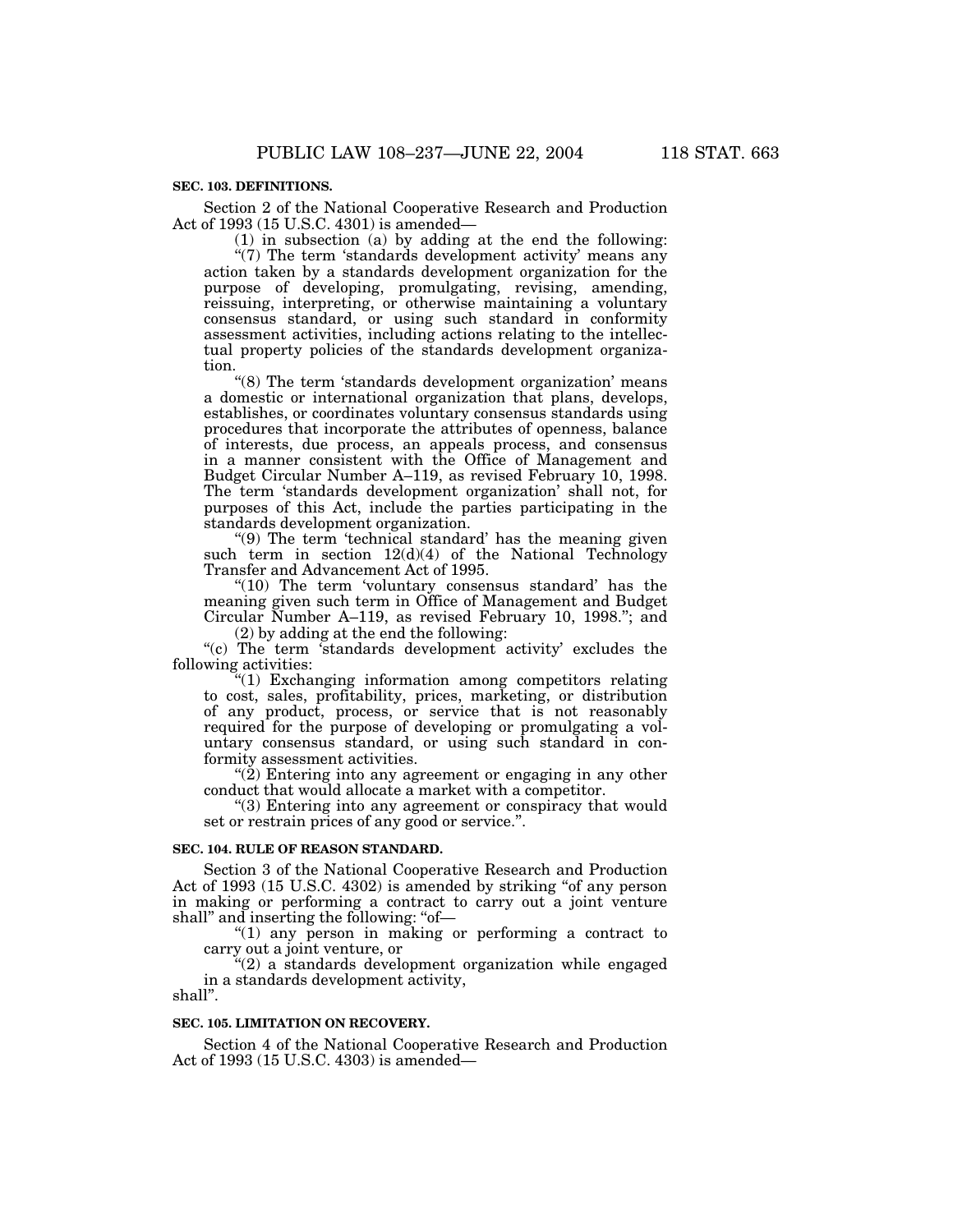(1) in subsections (a)(1), (b)(1), and (c)(1) by inserting " or for a standards development activity engaged in by a standards development organization against which such claim is made'' after ''joint venture'',

(2) in subsection (e)—

 $(A)$  by inserting ", or of a standards development activity engaged in by a standards development organization'' before the period at the end, and

(B) by redesignating such subsection as subsection (f), and

(3) by inserting after subsection (d) the following:

 $'(e)$  Subsections (a), (b), and (c) shall not be construed to modify the liability under the antitrust laws of any person (other than a standards development organization) who—

''(1) directly (or through an employee or agent) participates in a standards development activity with respect to which a violation of any of the antitrust laws is found,

 $''(2)$  is not a fulltime employee of the standards development organization that engaged in such activity, and

"(3) is, or is an employee or agent of a person who is, engaged in a line of commerce that is likely to benefit directly from the operation of the standards development activity with respect to which such violation is found.''.

### **SEC. 106. ATTORNEY FEES.**

Section 5 of the National Cooperative Research and Production Act of 1993 (15 U.S.C. 4304) is amended—

(1) in subsection (a) by inserting '', or of a standards development activity engaged in by a standards development organization'' after ''joint venture'', and

(2) by adding at the end the following:

''(c) Subsections (a) and (b) shall not apply with respect to any person who—

''(1) directly participates in a standards development activity with respect to which a violation of any of the antitrust laws is found,

 $(2)$  is not a fulltime employee of a standards development organization that engaged in such activity, and

" $(3)$  is, or is an employee or agent of a person who is, engaged in a line of commerce that is likely to benefit directly from the operation of the standards development activity with respect to which such violation is found.''.

### **SEC. 107. DISCLOSURE OF STANDARDS DEVELOPMENT ACTIVITY.**

Section 6 of the National Cooperative Research and Production Act of 1993 (15 U.S.C. 4305) is amended—

(1) in subsection (a)—

(A) by redesignating paragraphs (1), (2), and (3) as subparagraphs (A), (B), and (C), respectively,

(B) by inserting " $(1)$ " after " $(a)$ ", and

(C) by adding at the end the following:

"(2) A standards development organization may, not later than 90 days after commencing a standards development activity engaged in for the purpose of developing or promulgating a voluntary consensus standards or not later than 90 days after the date of the enactment of the Standards Development Organization Advancement Act of 2004, whichever is later, file simultaneously with

Deadline.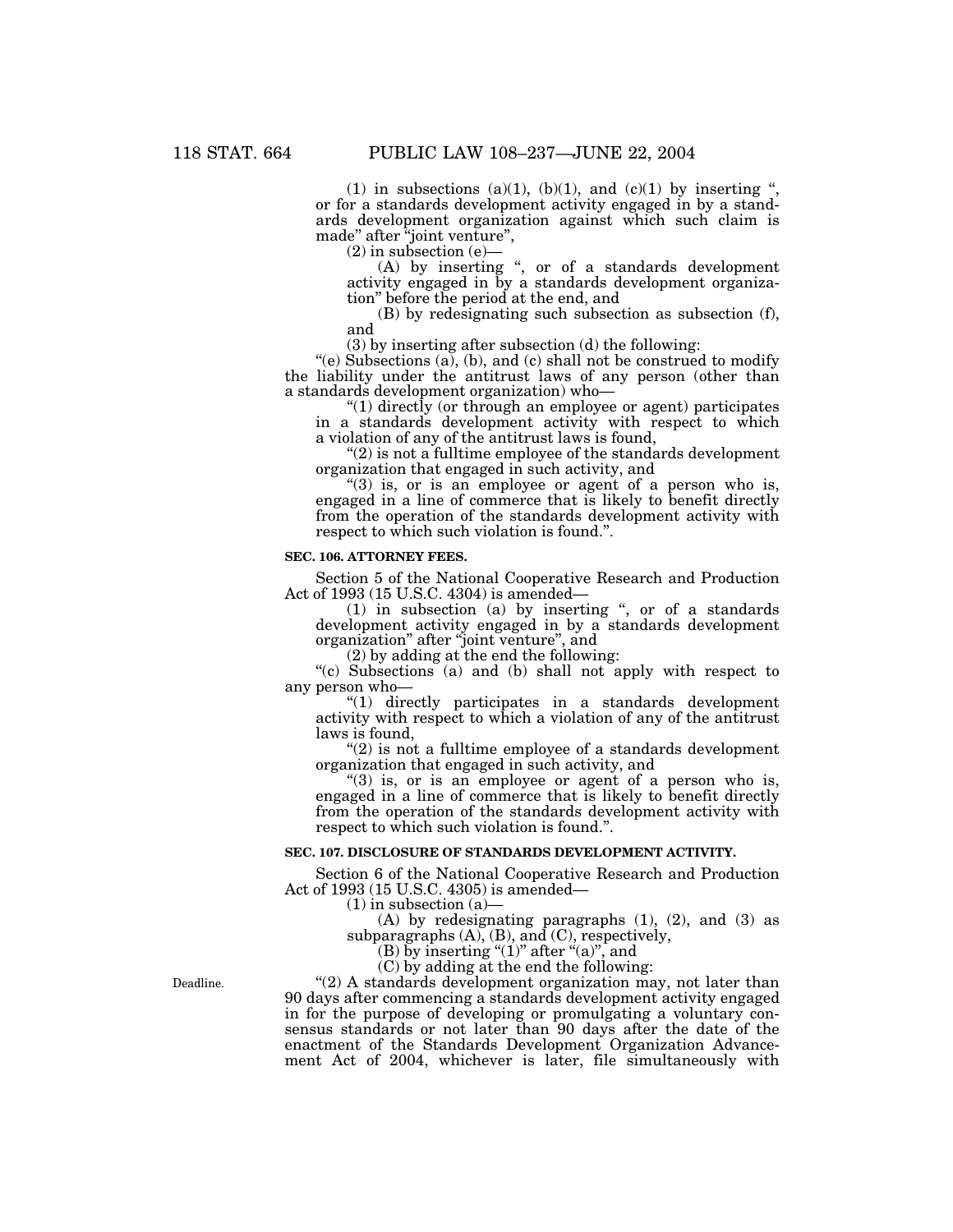the Attorney General and the Commission, a written notification disclosing—

 $\tilde{f}(A)$  the name and principal place of business of the standards development organization, and

''(B) documents showing the nature and scope of such activity.

Any standards development organization may file additional disclosure notifications pursuant to this section as are appropriate to extend the protections of section 4 to standards development activities that are not covered by the initial filing or that have changed significantly since the initial filing.'',

 $(2)$  in subsection  $(b)$ —

 $(A)$  in the 1st sentence by inserting ", or a notice with respect to such standards development activity that identifies the standards development organization engaged in such activity and that describes such activity in general terms'' before the period at the end, and

(B) in the last sentence by inserting ''or available to such organization, as the case may be'' before the period, (3) in subsection  $(d)(2)$  by inserting ", or the standards development activity," after "venture",

 $(4)$  in subsection (e)

(A) by striking ''person who'' and inserting ''person or standards development organization that'', and

(B) by inserting ''or any standards development organization'' after ''person'' the last place it appears, and  $(5)$  in subsection  $(g)(1)$  by inserting "or standards development organization" after "person".

### **SEC. 108. RULE OF CONSTRUCTION.**

Nothing in this title shall be construed to alter or modify the antitrust treatment under existing law of—

(1) parties participating in standards development activity of standards development organizations within the scope of this title, including the existing standard under which the conduct of the parties is reviewed, regardless of the standard under which the conduct of the standards development organizations in which they participate are reviewed, or

(2) other organizations and parties engaged in standardsetting processes not within the scope of this amendment to the title.

# **TITLE II—ANTITRUST CRIMINAL PEN-ALTY ENHANCEMENT AND REFORM ACT OF 2004**

Antitrust Criminal Penalty Enhancement and Reform Act of 2004

### **SEC. 201. SHORT TITLE.**

This title may be cited as the "Antitrust Criminal Penalty Enhancement and Reform Act of 2004''.

15 USC 1 note.

15 USC 4301 note.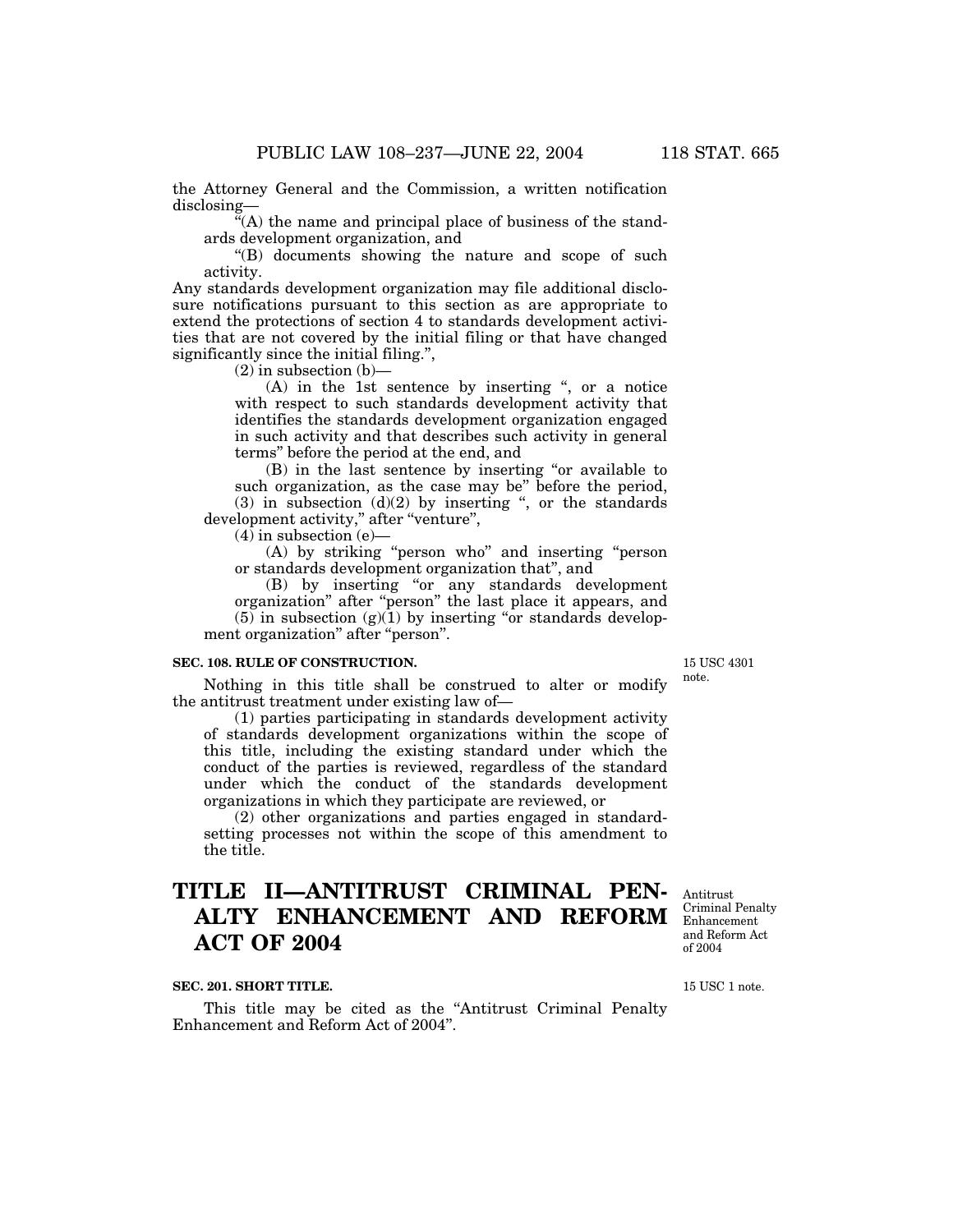# **Subtitle A—Antitrust Enforcement Enhancements and Cooperation Incentives**

15 USC 1 note.

### **SEC. 211. SUNSET.**

(a) IN GENERAL.—Except as provided in subsection (b), the provisions of sections 211 through 214 shall cease to have effect 5 years after the date of enactment of this Act.

(b) EXCEPTION.—With respect to an applicant who has entered into an antitrust leniency agreement on or before the date on which the provisions of sections 211 through 214 of this subtitle shall cease to have effect, the provisions of sections 211 through 214 of this subtitle shall continue in effect.

15 USC 1 note.

# **SEC. 212. DEFINITIONS.**

In this subtitle:

(1) ANTITRUST DIVISION.—The term ''Antitrust Division'' means the United States Department of Justice Antitrust Division.

(2) ANTITRUST LENIENCY AGREEMENT.—The term ''antitrust leniency agreement," or "agreement," means a leniency letter agreement, whether conditional or final, between a person and the Antitrust Division pursuant to the Corporate Leniency Policy of the Antitrust Division in effect on the date of execution of the agreement.

(3) ANTITRUST LENIENCY APPLICANT.—The term ''antitrust leniency applicant," or "applicant," means, with respect to an antitrust leniency agreement, the person that has entered into the agreement.

 $(4)$  CLAIMANT.—The term "claimant" means a person or class, that has brought, or on whose behalf has been brought, a civil action alleging a violation of section 1 or 3 of the Sherman Act or any similar State law, except that the term does not include a State or a subdivision of a State with respect to a civil action brought to recover damages sustained by the State or subdivision.

(5) COOPERATING INDIVIDUAL.—The term ''cooperating individual'' means, with respect to an antitrust leniency agreement, a current or former director, officer, or employee of the antitrust leniency applicant who is covered by the agreement.

(6) PERSON.—The term ''person'' has the meaning given it in subsection (a) of the first section of the Clayton Act.

## **SEC. 213. LIMITATION ON RECOVERY.**

(a) IN GENERAL.—Subject to subsection (d), in any civil action alleging a violation of section 1 or 3 of the Sherman Act, or alleging a violation of any similar State law, based on conduct covered by a currently effective antitrust leniency agreement, the amount of damages recovered by or on behalf of a claimant from an antitrust leniency applicant who satisfies the requirements of subsection (b), together with the amounts so recovered from cooperating individuals who satisfy such requirements, shall not exceed that portion of the actual damages sustained by such claimant which is attributable to the commerce done by the applicant in the goods or services affected by the violation.

(b) REQUIREMENTS.—Subject to subsection (c), an antitrust leniency applicant or cooperating individual satisfies the requirements

15 USC 1 note.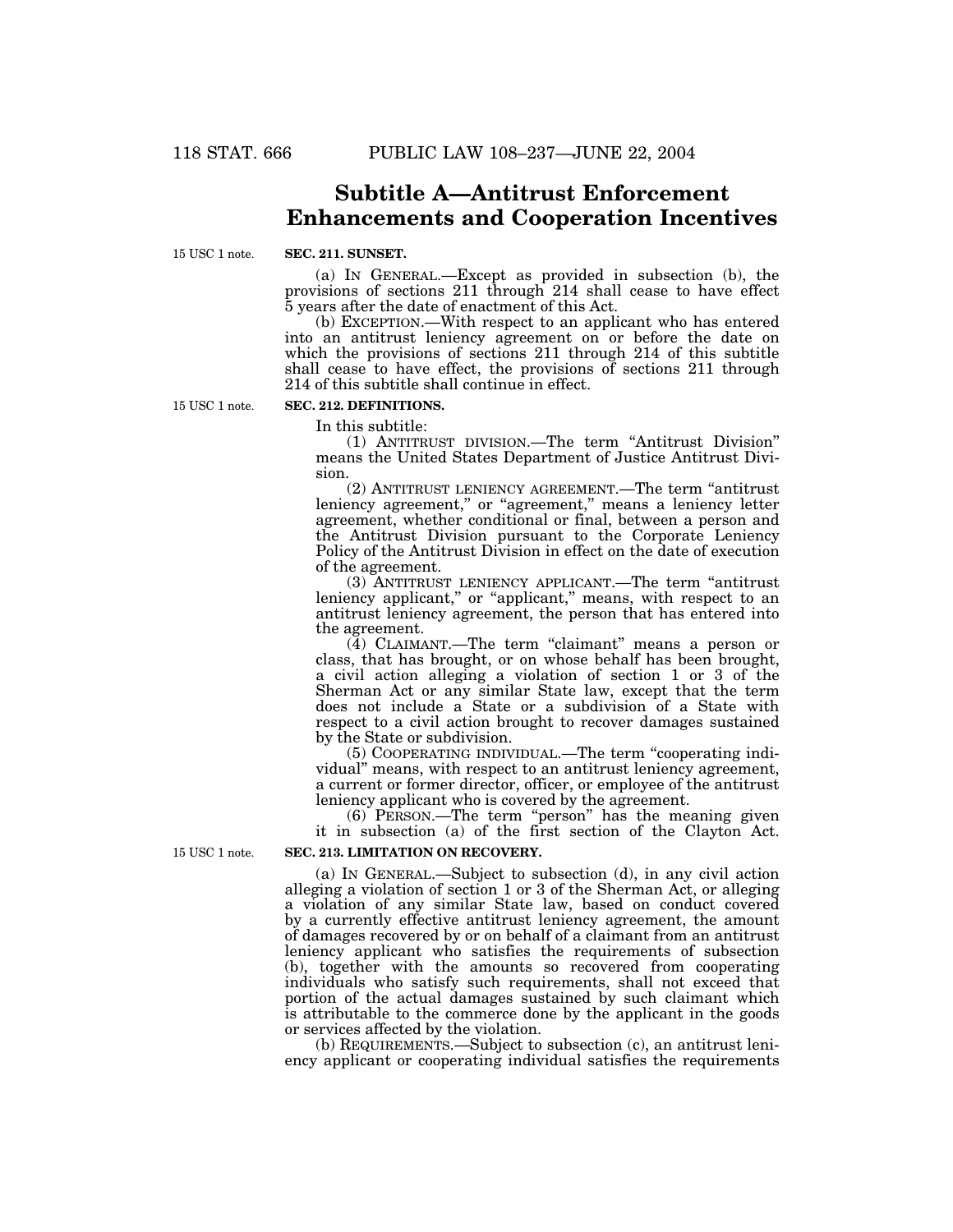of this subsection with respect to a civil action described in subsection (a) if the court in which the civil action is brought determines, after considering any appropriate pleadings from the claimant, that the applicant or cooperating individual, as the case may be, has provided satisfactory cooperation to the claimant with respect to the civil action, which cooperation shall include—

(1) providing a full account to the claimant of all facts known to the applicant or cooperating individual, as the case may be, that are potentially relevant to the civil action;

(2) furnishing all documents or other items potentially relevant to the civil action that are in the possession, custody, or control of the applicant or cooperating individual, as the case may be, wherever they are located; and

 $(3)(\tilde{A})$  in the case of a cooperating individual—

(i) making himself or herself available for such interviews, depositions, or testimony in connection with the civil action as the claimant may reasonably require; and

(ii) responding completely and truthfully, without making any attempt either falsely to protect or falsely to implicate any person or entity, and without intentionally withholding any potentially relevant information, to all questions asked by the claimant in interviews, depositions, trials, or any other court proceedings in connection with the civil action; or

(B) in the case of an antitrust leniency applicant, using its best efforts to secure and facilitate from cooperating individuals covered by the agreement the cooperation described in clauses (i) and (ii) and subparagraph (A).

(c) TIMELINESS.—If the initial contact by the antitrust leniency applicant with the Antitrust Division regarding conduct covered by the antitrust leniency agreement occurs after a State, or subdivision of a State, has issued compulsory process in connection with an investigation of allegations of a violation of section 1 or 3 of the Sherman Act or any similar State law based on conduct covered by the antitrust leniency agreement or after a civil action described in subsection (a) has been filed, then the court shall consider, in making the determination concerning satisfactory cooperation described in subsection (b), the timeliness of the applicant's initial cooperation with the claimant.

(d) CONTINUATION.—Nothing in this section shall be construed to modify, impair, or supersede the provisions of sections 4, 4A, and 4C of the Clayton Act relating to the recovery of costs of suit, including a reasonable attorney's fee, and interest on damages, to the extent that such recovery is authorized by such sections.

#### **SEC. 214. RIGHTS, AUTHORITIES, AND LIABILITIES NOT AFFECTED.** 15 USC 1 note.

Nothing in this subtitle shall be construed to—

(1) affect the rights of the Antitrust Division to seek a stay or protective order in a civil action based on conduct covered by an antitrust leniency agreement to prevent the cooperation described in section 213(b) from impairing or impeding the investigation or prosecution by the Antitrust Division of conduct covered by the agreement;

(2) create any right to challenge any decision by the Antitrust Division with respect to an antitrust leniency agreement; or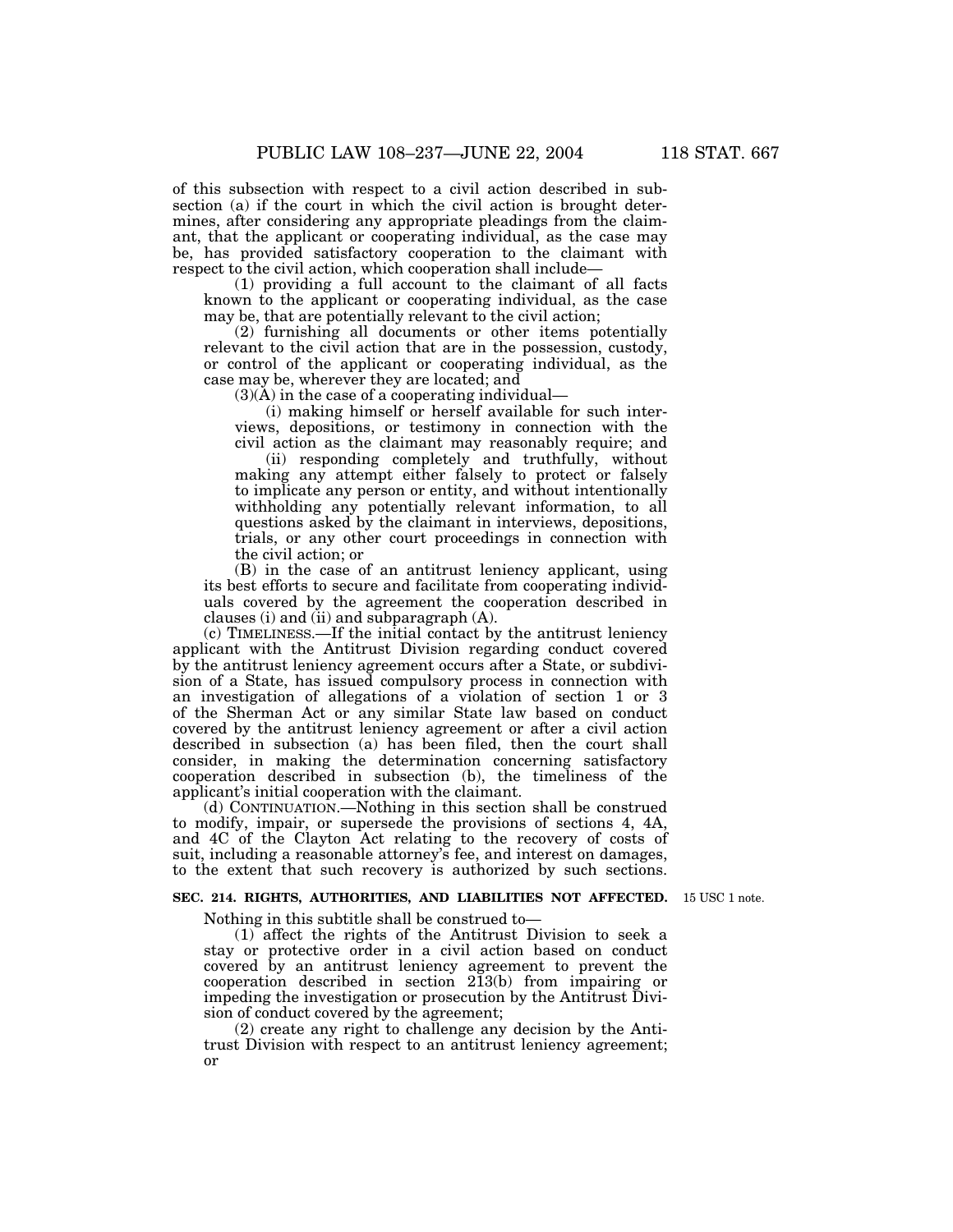(3) affect, in any way, the joint and several liability of any party to a civil action described in section 213(a), other than that of the antitrust leniency applicant and cooperating individuals as provided in section 213(a) of this title.

### **SEC. 215. INCREASED PENALTIES FOR ANTITRUST VIOLATIONS.**

(a) RESTRAINT OF TRADE AMONG THE STATES.—Section 1 of the Sherman Act (15 U.S.C. 1) is amended by the Sherman Act (15 U.S.C. 1) is amended by—<br>(1) striking "\$10,000,000" and inserting "\$100,000,000";

- (2) striking ''\$350,000'' and inserting ''\$1,000,000''; and
- $(3)$  striking "three" and inserting "10".

(b) MONOPOLIZING TRADE.—Section 2 of the Sherman Act (15 U.S.C.  $2$ ) is amended by-

 $(1)$  striking " $$10,000,000$ " and inserting " $$100,000,000$ ";

(2) striking ''\$350,000'' and inserting ''\$1,000,000''; and

 $(3)$  striking "three" and inserting "10".

(c) OTHER RESTRAINTS OF TRADE.—Section 3 of the Sherman Act (15 U.S.C. 3) is amended by—

(1) striking ''\$10,000,000'' and inserting ''\$100,000,000'';

(2) striking ''\$350,000'' and inserting ''\$1,000,000''; and

 $(3)$  striking "three" and inserting "10".

# **Subtitle B—Tunney Act Reform**

15 USC 16 note.

## **SEC. 221. PUBLIC INTEREST DETERMINATION.**

(a) CONGRESSIONAL FINDINGS AND DECLARATION OF PUR-POSES.—

(1) FINDINGS.—Congress finds that—

(A) the purpose of the Tunney Act was to ensure that the entry of antitrust consent judgments is in the public interest; and

(B) it would misconstrue the meaning and Congressional intent in enacting the Tunney Act to limit the discretion of district courts to review antitrust consent judgments solely to determining whether entry of those consent judgments would make a "mockery of the judicial function". (2) PURPOSES.—The purpose of this section is to effectuate

the original Congressional intent in enacting the Tunney Act and to ensure that United States settlements of civil antitrust suits are in the public interest.

(b) PUBLIC INTEREST DETERMINATION.—Section 5 of the Clayton Act (15 U.S.C. 16) is amended—

(1) in subsection (d), by inserting at the end the following: ''Upon application by the United States, the district court may, for good cause (based on a finding that the expense of publication in the Federal Register exceeds the public interest benefits to be gained from such publication), authorize an alternative method of public dissemination of the public comments received and the response to those comments.'';

 $(2)$  in subsection  $(e)$ -

 $(A)$  in the matter before paragraph  $(1)$ , by-

(i) striking "court may" and inserting "court shall"; and

(ii) inserting " $(1)$ " before "Before"; and

(B) striking paragraphs (1) and (2) and inserting the following: